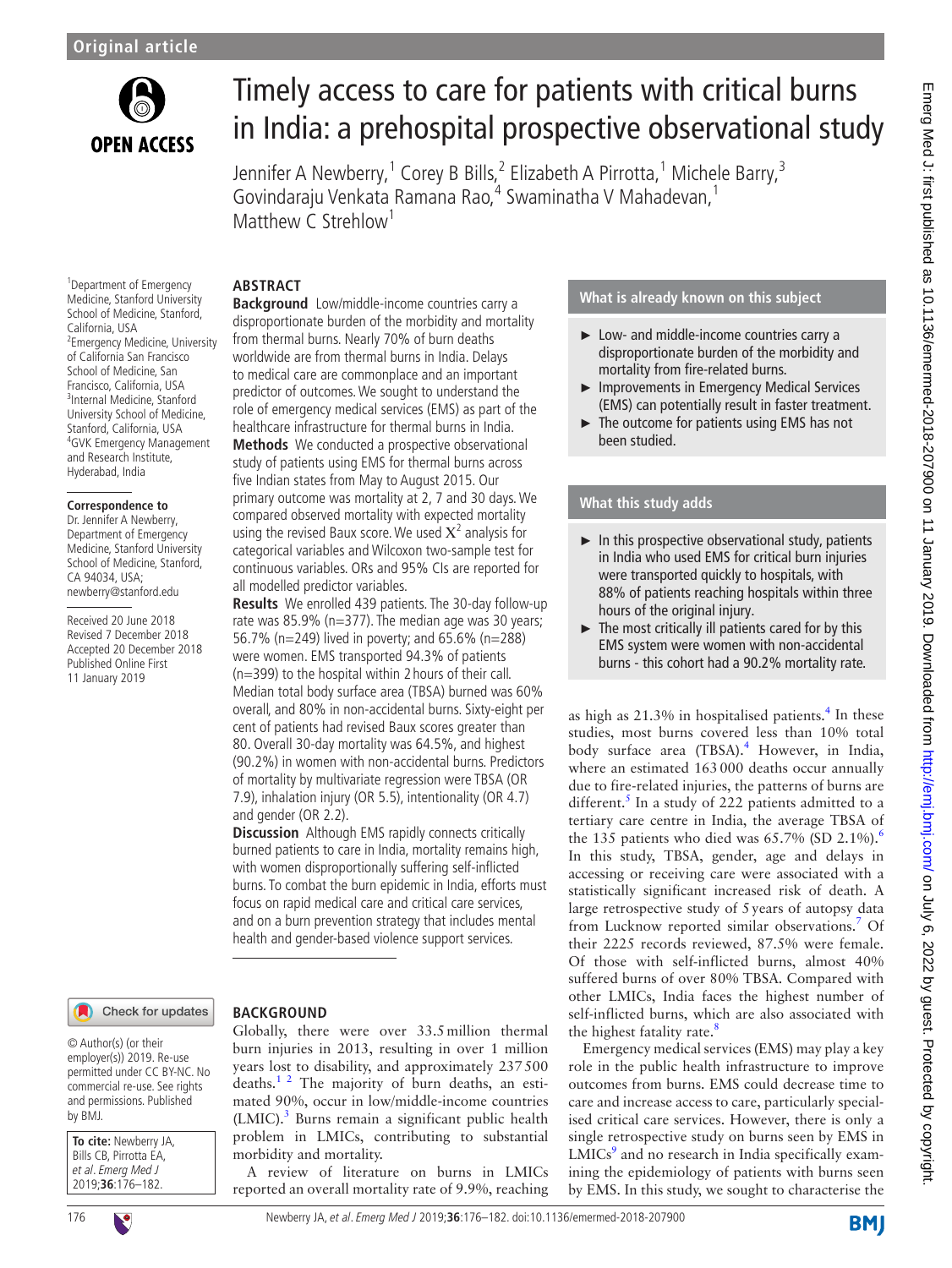demographics and outcomes of patients using EMS for thermal burns in India.

#### **Methods**

We conducted a prospective observational study of patients using a single EMS system for thermal injuries across five states in India—Andhra Pradesh, Assam, Gujarat, Karnataka and Telangana. EMS was established in these states between 2005 and 2008. A convenience sample of patients were enrolled Monday through Saturday during daytime hours, due to research assistant availability and safety concerns on night shifts. Enrolment occurred over 4months from May to August 2015.

#### **Setting**

GVK Emergency Management Research Institute (GVK EMRI) operates EMS across 15 states and union territories in India, covering over 750million people. In these states, individuals have access to free prehospital emergency medical care and ambulance transport via a toll-free phone number, 108. Ambulances are staffed by a driver and a single emergency medical technician (EMT). EMTs are trained to provide wound care and resuscitation, including basic airway management and intravenous fluids. Following initial assessment and treatment, ambulances transport patients to the nearest hospital, unless otherwise requested by the patient or family. As this EMS system is operated by a public–private partnership, most patients are taken to a government hospital. Government hospitals can be generally categorised by the level of care they are built to provide: primary (eg, primary health centres), secondary (eg, community health centres, district hospitals) and tertiary (eg, medical colleges). There is variability even within these divisions, but intensive care capabilities and specialty burn care would only be available at tertiary centres.

#### **Study design**

Any patient calling 108 for a burn injury was eligible for inclusion. Exclusion criteria included calls for burns caused primarily by chemicals or electricity, interfacility transfers, patients who were absent on EMT arrival and patients who refused care and transport. At initial enrolment, trained research assistants used a standardised questionnaire to collect data in real time by phone from EMTs. Data included demographics, medical history, physical exam, care rendered by the EMT and whether the injury was accidental or non-accidental (per patient or caller report). In order to limit the number of patients lost to follow-up, research assistants collected two phone numbers at the time of initial patient enrolment. All data were securely collected and managed via REDCap (Stanford University).<sup>[10](#page-6-8)</sup>

Follow-up phone calls were completed at 2, 7 and 30days. Follow-up data collection included patient status, hospital admission and functional status. Per GVK EMRI's standard procedures, participants provided verbal consent for medical care, transport and follow-up at the time of their enrolment.

Our primary outcome was mortality at 2, 7 and 30days. We compared observed mortality with expected mortality using the revised Baux score (age + %TBSA + 17 (if inhalation injury)). $11$  The revised Baux score has been shown to perform well in another LMIC and a score of 80 translated to a 50% fatality rate  $(LD_{50})$ .<sup>[12](#page-6-10)</sup> Secondary outcomes included oxygen delivery for suspected inhalation injury, intravenous fluids for hypotension and functional status. Suspected inhalation injury was defined as the presence of facial burns, soot in the nares or mouth, hoarse voice, increased work of breathing, stridor or

wheezing. Hypotension was defined as systolic BP <90mm Hg. In follow-up, we asked patients to rate their functional status, ranging from a complete return to normal activities to being bedridden by pain or injury.

For missing data, we used complete case analysis for comparative analysis. We used  $X^2$  analysis for categorical variables (or Fisher's exact test when appropriate) and Wilcoxon two-sample test for continuous variables. A p value <0.05 was considered statistically significant. We report ORs and 95% CIs for all modelled predictor variables. For multivariate regression, we model the components of the Baux scores as individual predictors as this model has not been studied in India yet. Further, we model TBSA as a binary variable rather than continuous. Specifically, we chose a cut-off of 10% TBSA, as these are typically transferred to a burn centre in the USA due to increased morbidity and mortality. All data analyses were conducted via SAS Enterprise Guide for Windows, V.7.15 (SAS Institute).

#### **Results**

From our initial sample of 614 calls, we excluded 154 calls (25.1%) for electrical burns and 21 calls (3.4%) without a clear aetiology. Our final enrolment of 439 individuals represents 11.4% of all calls for burns across these states during the study. We may be underestimating our representativeness of calls for thermal burns specifically because burn type is not identified at dispatch[Figure](#page-2-0) 1.

The median age was 30 (IQR 22–40), with only 13.4% ( $n=59$ ) below the age of 18, and  $5.7\%$  (n=25) aged 65 or older [\(table](#page-3-0) 1). Patients were predominately female (n=288; 65.6%) and from primarily rural and tribal areas (n=318; 72.4%). Certain land in India is designated as protected for tribal peoples. These areas tend to have poorer infrastructure and lower population density than rural areas.

Ninety-one percent of calls were made within 1hour of injury  $(n=398)$ , with most occurring within 30 min of injury  $(n=346;$ 78.8%). Once a call was placed, the median time from call to hospital arrival was 56min (IQR 35–81min). Ambulances transported most patients to hospitals within 2hours of their call (n=399; 94.3%). Transport from rural areas, 66min (IQR 45–88), was significantly longer than from urban areas, 35min (IQR 26-57;  $p<0.01$ ); however, the median distance travelled for rural calls, 17km (IQR 10–30), was nearly three times farther than for urban calls, 6km (IQR 3–12). Transport distances and times from tribal areas (20km (IQR 10–32), 64min (IQR 39–86)) were similar to rural areas. Patients who died prior to EMT arrival (n=20) were not transported. Most patients who were transported were taken to government hospitals (n=377; 90.0%). Fifty-nine per cent  $(n=247)$  were transported to a secondary care centre (eg, community hospital centre or district hospital), while 27.4% (n=115) were transported to a tertiary care centre (eg, medical college).

Of the 419 patients who were alive at the time of EMT arrival, 81.6% (n=342) had at least three of the following four key vital signs measured by the EMT: BP, pulse, RR and oxygen saturation ([table](#page-3-1) 2). EMTs reported that for  $80.9\%$  (n=110) of patients without a measured BP, a measurement was not taken because patients had sustained burns to both arms. Other reasons included non-functional equipment (8.8%, n=12); the EMT believed it was not indicated  $(4.4\%; n=6)$ ; and lack of time (2.9%; n=4). In 91.0% (n=111) of cases where EMTs did not measure an oxygen saturation, the reason was a lack of functional equipment.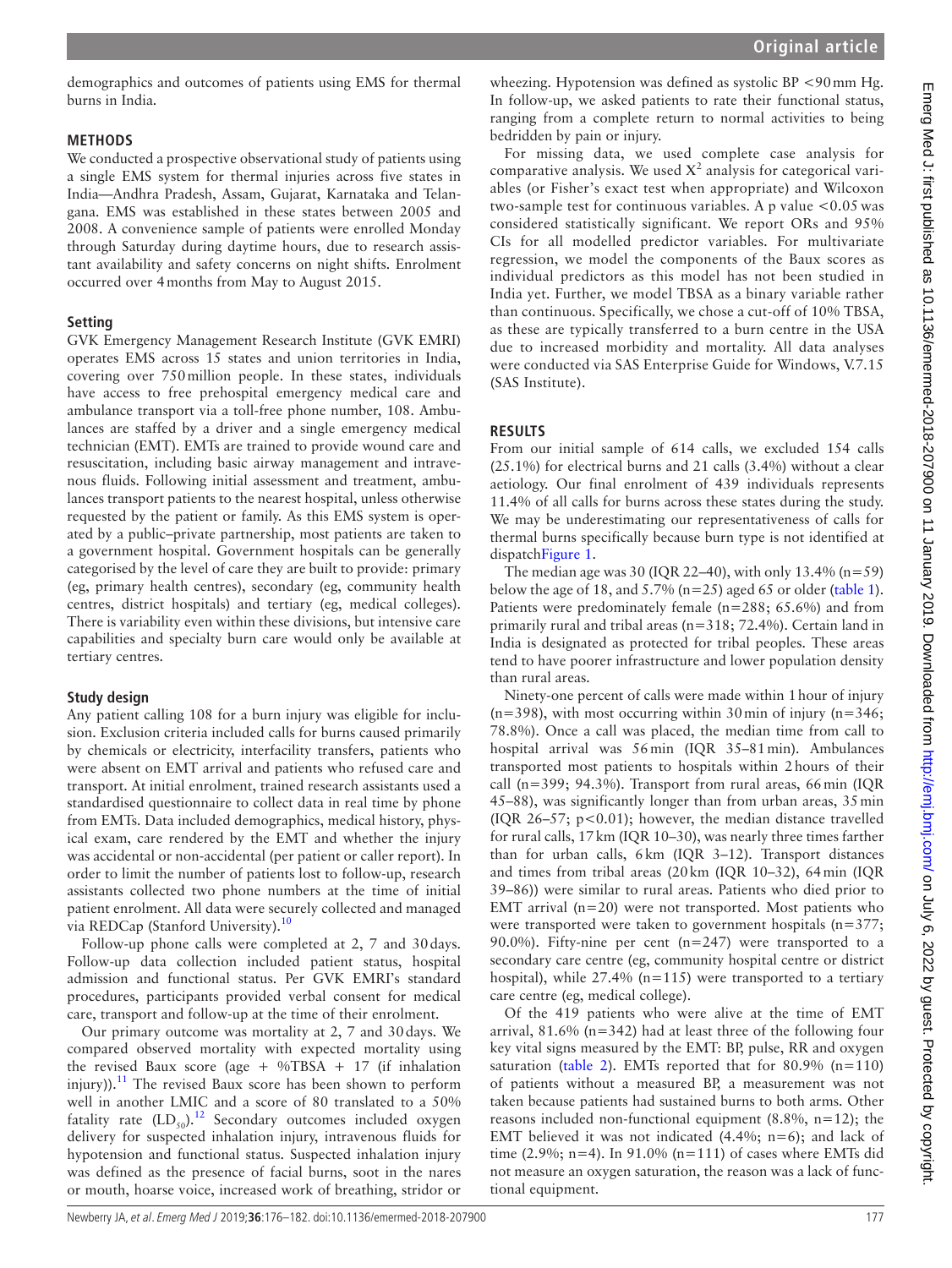

<span id="page-2-0"></span>**Figure 1** Flow diagram of patient study cohort.

Almost three-quarters of all patients had evidence of inhalation injury (69.7%; n=306). Of patients with suspected inhalation injury who were alive on EMT arrival, 83.0% (n=240) received oxygen. Further, 95.6% of patients with noted hypoxia (oxygen saturation <90%) were given oxygen by EMTs. Only 25 patients (5.7%) were hypotensive, and 12 of these patients were given intravenous fluids (48.0%).

The median EMT estimation of total TBSA burned was 60% (IQR: 30%–90%) ([table](#page-3-2) 3). Younger patients (less than 18years old) had a significantly lower TBSA burned compared with all other age groups (25%; IQR: 13%–80%; p<0.01). Across ages, women had significantly higher TBSA burned than men, 70%

vs  $36\%$  (p<0.01). Two hundred and five patients (or their families) reported non-accidental burns (46.7%), most of which were reported to be self-inflicted (97.6%; n=200). The median TBSA of non-accidental burns was significantly greater than accidental burns (80% vs 35%;  $p<0.01$ ). Comparing women and men, even for accidental burns women had a significantly higher median TBSA (40% vs 25%; p < 0.01).

Response rates at 2, 7 and 30days were 88.4%, 87.2% and 85.9%, respectively. Most patients  $(93.4\%; n=342)$  were admitted for at least one night to a hospital and  $16.9\%$  (n=62) reported transfer to a higher level of care at some point. Of patients alive at 30days, only 11.2% (n=15) reported being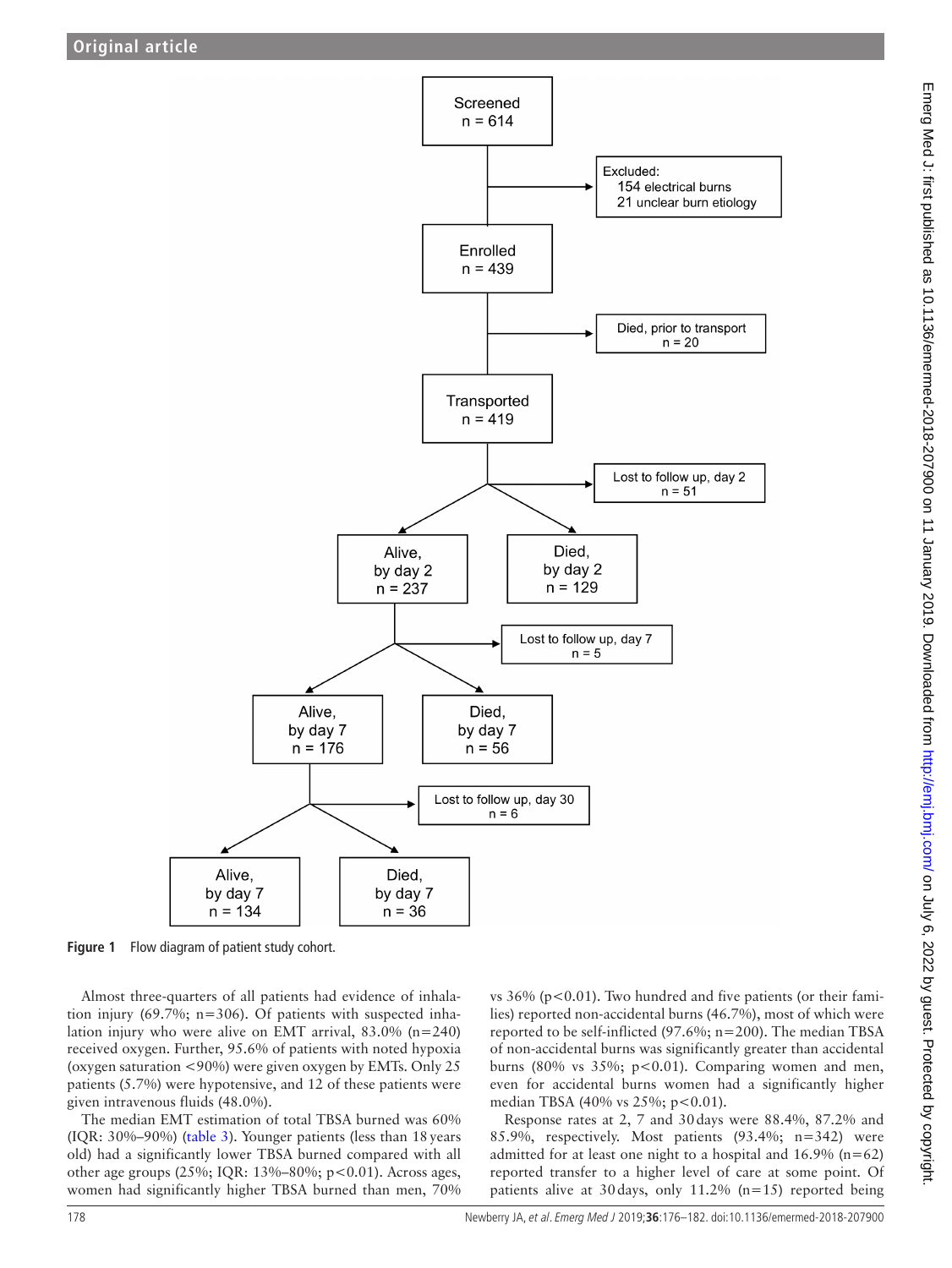<span id="page-3-0"></span>

|                      | Table 1 Demographics of patients using EMS for burn injuries across |
|----------------------|---------------------------------------------------------------------|
| five states in India |                                                                     |

| Characteristic*          | n   | $\frac{0}{0}$ |
|--------------------------|-----|---------------|
| All                      | 439 | 100           |
| <b>State</b>             |     |               |
| Andhra Pradesh           | 34  | 7.7           |
| Assam                    | 23  | 5.2           |
| Gujarat                  | 169 | 38.5          |
| Karnataka                | 136 | 31.0          |
| Telangana                | 77  | 17.5          |
| Age (years)              |     |               |
| < 18                     | 59  | 13.4          |
| $18 - 24$                | 81  | 18.5          |
| $25 - 34$                | 119 | 27.1          |
| $35 - 44$                | 84  | 19.1          |
| $45 - 54$                | 55  | 12.5          |
| $54 - 64$                | 16  | 3.6           |
| $\geq 65$                | 25  | 5.7           |
| Gender                   |     |               |
| Female                   | 288 | 65.6          |
| Male                     | 151 | 34.4          |
| <b>Marital status</b>    |     |               |
| Married                  | 327 | 74.5          |
| <b>Unmarried</b>         | 67  | 15.3          |
| Economic status          |     |               |
| Below poverty level      | 249 | 56.7          |
| Above poverty level      | 182 | 41.5          |
| <b>Incident location</b> |     |               |
| Urban                    | 120 | 27.3          |
| Rural                    | 280 | 63.8          |
| <b>Tribal</b>            | 38  | 8.7           |

\*Missing data: marital status (n=44), economic status (n=16), incident location  $(n=1)$ .

EMS, emergency medical services; TBSA, total body surface area.

bedridden or unable to resume normal activities due to pain. An additional 35.8% (n=48) remained in pain, but felt able to complete their normal activities.

<span id="page-3-1"></span>

| Table 2 EMT assessment and interventions performed for patients<br>with burns across five states in India |               |      |  |
|-----------------------------------------------------------------------------------------------------------|---------------|------|--|
| <b>EMT</b> performance                                                                                    | $\frac{0}{0}$ |      |  |
| Vital signs assessed by EMT                                                                               |               |      |  |
| Mental status                                                                                             | 419           | 100  |  |
| <b>RR</b>                                                                                                 | 405           | 96.7 |  |
| Pulse                                                                                                     | 401           | 95.7 |  |
| Oxygen saturation                                                                                         | 297           | 70.9 |  |
| <b>BP</b>                                                                                                 | 283           | 67.5 |  |
| <b>Blood glucose</b>                                                                                      | 95            | 22.7 |  |
| Interventions performed by EMT                                                                            |               |      |  |
| Oxygen                                                                                                    | 329           | 78.5 |  |
| Intravenous placed                                                                                        | 194           | 46.3 |  |
| Intravenous fluids given                                                                                  | 143           | 34.1 |  |
| Tramadol (pain medication)                                                                                | 112           | 26.7 |  |
| <b>Bandages applied</b>                                                                                   | 107           | 25.5 |  |
| Wound irrigated                                                                                           | 70            | 16.7 |  |
| Clothing removed                                                                                          | 57            | 13.6 |  |
| EMT, emergency medical technician.                                                                        |               |      |  |

<span id="page-3-2"></span>**Table 3** Median TBSA and cumulative 30-day mortality, by intent and by gender

| - -            |                 |               |             |      |               |              |  |
|----------------|-----------------|---------------|-------------|------|---------------|--------------|--|
|                | <b>Survived</b> |               | <b>Died</b> |      |               | <b>TBSA</b>  |  |
| Characteristic | n               | $\frac{0}{0}$ | n           | $\%$ | <b>Median</b> | <b>IQR</b>   |  |
| $All*$         | 134             | 35.5          | 243         | 64.5 | 60            | $(30 - 90)$  |  |
| Female         | 68              | 27.2          | 182         | 72.8 | 70            | $(36 - 91)$  |  |
| Male           | 66              | 52.0          | 61          | 48.0 | 36            | $(20 - 70)$  |  |
| Non-accidental | 25              | 14.3          | 150         | 85.7 | 80            | $(50 - 100)$ |  |
| Female         | 12              | 9.8           | 111         | 90.2 | 81            | $(60 - 100)$ |  |
| Male           | 13              | 25.0          | 39          | 75.0 | 70            | $(36 - 90)$  |  |
| Accidental     | 109             | 54.5          | 91          | 45.5 | 35            | $(17 - 68)$  |  |
| Female         | 56              | 44.8          | 69          | 55.2 | 40            | $(20 - 80)$  |  |
| Male           | 53              | 70.7          | 22          | 29.3 | 25            | $(13 - 45)$  |  |

\*377 patients were followed up at 30 days; 62 were lost to follow-up. TBSA, total body surface area

Cumulative mortality at 30days, for all enrolled patients, was 64.5%. The largest proportion of deaths (34.7%, n=131) occurred within 24hours of transport. The revised Baux score performed well (area under the curve 0.92) as a predictor of mortality and the  $LD_{50}$  in this population was a score of 84 (78–89), similar to a score of 80 seen in a previous study in an  $LMIC<sup>11</sup>$  However, the median score varied by gender and intentionality. The median revised Baux score for men with accidental burns was 65 (40–92) compared with the median of those men with non-accidental burns, 112 (78–144). The median revised Baux score for women with accidental burns was 89 (60–115) compared with the median revised Baux score of those with non-accidental burns, 132 (103–142) [Figure](#page-4-0) 2. ([figure](#page-2-0) 1

TBSA was the strongest predictor of mortality. The unadjusted OR for mortality for burns involving greater than 10% TBSA was 25.1 (95% CI 7.5 to 83.8). The  $LD_{50}$  for TBSA burned was 42%. The number of cases enrolled from each state varied widely, and while included in our multivariate regression, state was not a statistically significant predictor. The strongest predictors of mortality were TBSA greater than 10% (OR 7.9; 95%CI 2.2 to 28.7), inhalation injury (OR 5.5; 95%CI 2.5 to 12.2) and intentionality (OR 4.7; 95%CI 2.5 to 8.8) ([table](#page-4-1) 4). Economic status (OR 2.3; 95%CI 1.0 to 5.1) and female gender (OR 2.2; 95%CI 1.2 to 3.9) were also predictive of mortality.

#### **Discussion**

In our study, female gender and non-accidental burns were key drivers of mortality. These factors, in addition to time to care, presence of inhalation injury and TBSA, must be considered when addressing the epidemic of burns in India. Additionally, this study demonstrates that EMS can help by providing critical interventions and rapidly transporting patients to care.

Previous studies noted that delays in reaching care were key contributors to poor outcomes. $6\frac{13-16}{10}$  In this study, patients and families sought medical care emergently. Even when using the most conservative estimates for time from injury to EMS activation and time from that call to hospital arrival, we found that 88% of patients reached hospital care within 3hours of injury. This is a significant improvement from the mean of 4hours from injury to hospital care previously reported.<sup>[6](#page-6-4)</sup> Patients transported by EMS often received stabilisation care prior to hospital arrival: EMTs provided oxygen, fluids, wound care and pain control in the field. Future goals for this EMS organisation include further increasing the delivery rates of pain medication, oxygen and intravenous fluids, which may require additional specialised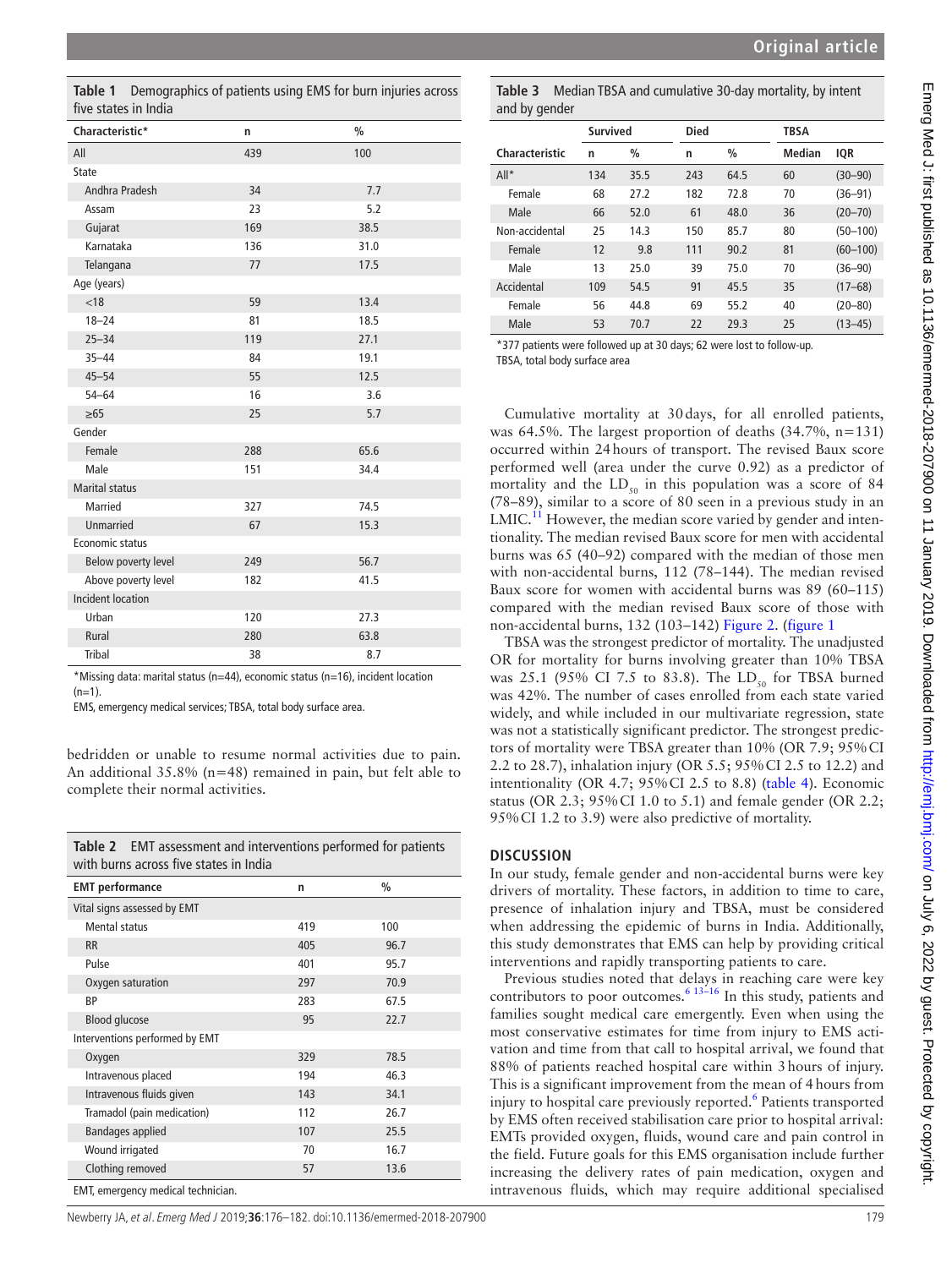

<span id="page-4-0"></span>**Figure 2** Revised Baux scores, by gender and intentionality, of patients using emergency medical services (EMS) across five states in India.

training in difficult intravenous placement and intraosseous access.

The severity and associated mortality of burns seen in this study contrast sharply with that seen in other countries. A systematic review of severe burn injuries in Europe, defined as those requiring hospital admission, found the average TBSA burned ranged from 11% to 24% with a maximum reported mortality of 34%[.17](#page-6-11) Similarly, in the USA, three-quarters of burns involve less than 10% TBSA, and the average mortality is  $5.7\%$ .<sup>[18](#page-6-12)</sup> Thus, Indian EMTs are encountering sicker patients with a much higher burn severity—60% median TBSA burned and 64.5%

<span id="page-4-1"></span>

| <b>Table 4</b> Multivariate regression of mortality for patients using EMS<br>for burns across five states in India |                             |                             |  |
|---------------------------------------------------------------------------------------------------------------------|-----------------------------|-----------------------------|--|
| Variable                                                                                                            | Unadjusted OR (95% CI)      | Adjusted OR (95% CI)        |  |
| Time to hospital                                                                                                    | $1.0$ (0.99 to $1.0$ )      | $1.0$ (1.0 to 1.0)          |  |
| Age                                                                                                                 | $1.0$ (1.0 to 1.0)          | $1.0$ (1.0 to 1.0)          |  |
| Tertiary hospital care                                                                                              | 1.6 $(1.0 \text{ to } 2.7)$ | $1.0$ (0.5 to 2.1)          |  |
| Rural                                                                                                               | $1.0$ (0.6 to 1.6)          | 1.1 $(0.5 \text{ to } 2.2)$ |  |
| Social status                                                                                                       | 1.9 (1.2 to 2.9)            | 1.7 (0.9 to 3.4)            |  |
| Female gender*                                                                                                      | 2.9 (1.9 to 4.5)            | 2.2 (1.2 to 3.9)            |  |
| Economic status-below<br>poverty level*                                                                             | 1.1 $(0.7 \text{ to } 1.7)$ | 2.3(1.0 to 5.1)             |  |
| Non-accidental burn*                                                                                                | 7.2 (4.3 to 11.9)           | 4.7 (2.5 to 8.8)            |  |
| Inhalation injury present*                                                                                          | $6.0$ (3.7 to 9.9)          | 5.5 (2.5 to 12.2)           |  |
| TBSA burned >10%*                                                                                                   | 25.1 (7.5 to 83.8)          | 7.9 (2.2 to 28.7)           |  |

\*Statistically significant predictors in multivariate analysis (p<0.05). EMS, emergency medical services.

mortality. Additionally, the  $LD_{50}$  in the USA is 65%–70% TBSA, substantially higher than that seen in our study  $(42\%)$ .<sup>18</sup> One explanation may be the higher prevalence of inhalation injury, which is not accounted for when looking at TBSA alone. When comparing median revised Baux scores, which includes inhalation injury, 68% had Baux scores greater than 80 (the previously established  $LD_{50}$ ). In fact, 75% of men with non-accidental burns and 93% of women with non-accidental burns had revised Baux scores greater than 80. Other reasons for this high mortality in India may be health system factors (eg, density of critical care), social determinants of health (eg, family support and integration, socioeconomic status) and patient factors (eg, coping and resiliency in patients with non-accidental burns).

This study highlights the role of social determinants of health related to burn outcomes through the associations identified between gender, TBSA burned, mortality and intentionality. The high overall mortality from non-accidental burns is similar to that seen in other studies in India.<sup>6 13 19 20</sup> Outside of India, men are more likely to self-immolate<sup>38</sup>; in India, this action is primarily undertaken by women and is associated with a history of domestic violence, harassment by in-laws and/or depression or other mental health issues. $1421$  Consequently, even those who initially survive their burns may be isolated from their families and struggling with even deeper depression.

When comparing accidental with non-accidental burns across genders, the TBSA burned, revised Baux scores and observed mortality significantly differed. In accidental burns, more women suffered high TBSA burns, which may be related to the sari, a traditional women's dress in India, which is loose fitting and long. In non-accidental burns, there is an exponential growth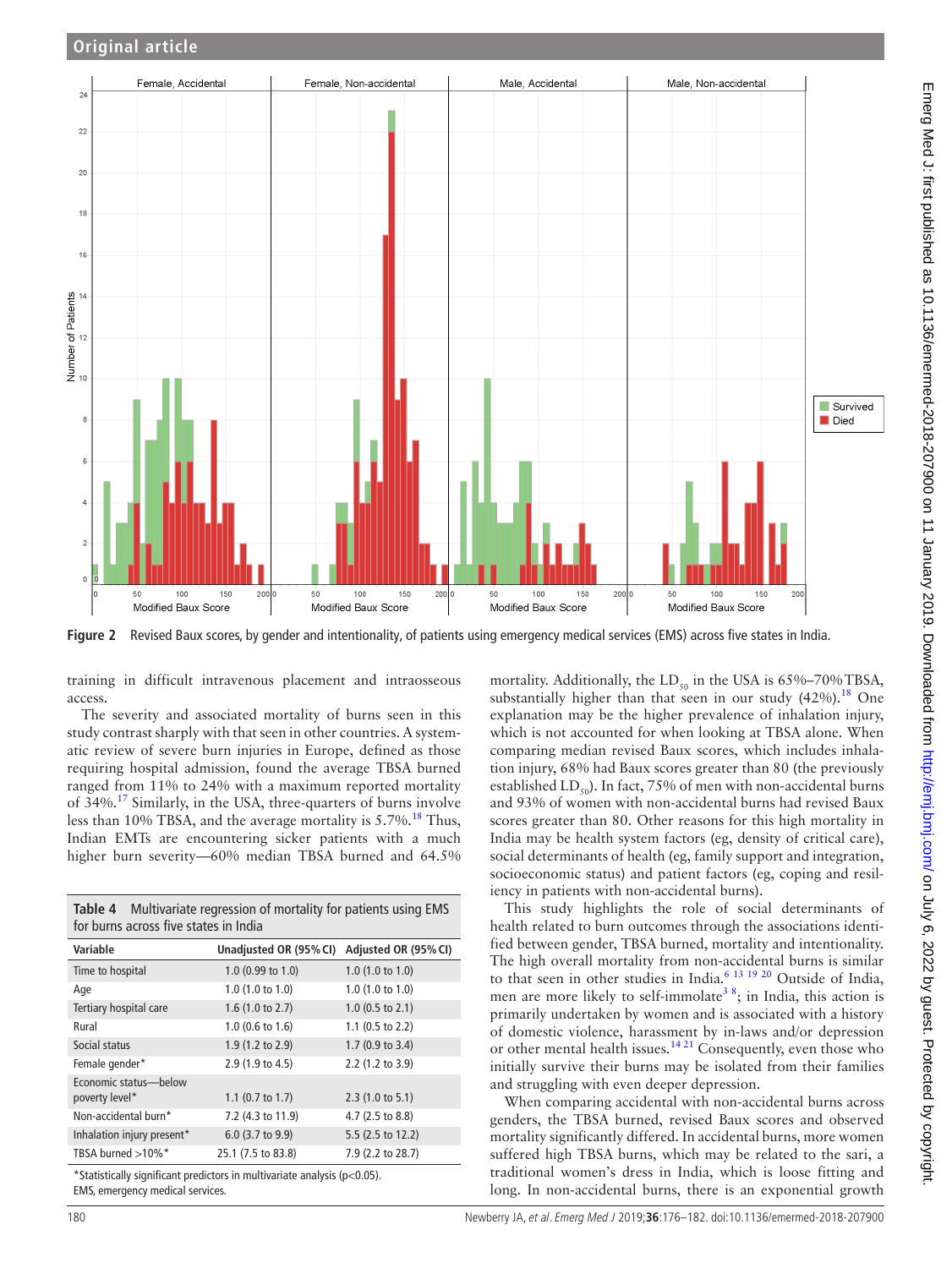## **Box 1 American Burn Association's referral criteria**

#### <span id="page-5-0"></span>**The following burn injuries should be referred to a burn centre:**

- ► Partial-thickness burns of greater than 10% of the total body surface area.
- $\blacktriangleright$  Burns that involve the face, hands, feet, genitalia, perineum or major joints.
- ► Third-degree burns in any age group.
- ► Electrical burns, including lightning injury.
- $\blacktriangleright$  Chemical burns.
- ► Inhalation injury.
- $\blacktriangleright$  Burn injury in patients with pre-existing medical disorders that could complicate management, prolong recovery or affect mortality.
- ► Any patients with burns and concomitant trauma (such as fractures) in which the burn injury poses the greatest risk of morbidity or mortality. In such cases, if the trauma poses the greater immediate risk, the patient's condition may be stabilised initially in a trauma centre before transfer to a burn centre. Physician judgement will be necessary in such situations and should be in concert with the regional medical control plan and triage protocols.
- ► Burned children in hospitals without qualified personnel or equipment for the care of children.
- $\triangleright$  Burn injury in patients who will require special social, emotional or rehabilitative intervention.

in the TBSA curve above 30% for women, whereas with men, the overall slope is relatively flat. Considering all burns, women are twice as likely to die from their burns, even when adjusting for TBSA involved and intentionality. In addition, severe self-inflicted burns were equally present above and below the poverty level in this study; yet, poorer patients were over twice as likely to die.

EMS connects patients to advanced medical care that is essential for the severely burned population. In the USA, transfer of patients to burn centres is guided by American Burn Asso-ciation's referral criteria<sup>22</sup> [\(box](#page-5-0) 1). Most patients in this study would require transfer to burn centres based on these criteria, including the need for 'special social, emotional, or rehabilitative intervention' given the high prevalence of non-accidental burns. It is likely that EMTs are already bypassing closer hospitals to transport patients to higher levels of care. Only 3.6% of ambulances transported patients to primary care centres, travelling a median distance of 8.5km (IQR: 3–12); whereas 58.4% were transported to secondary care centres and 27.2% were transported to tertiary care centres, requiring travel of twice the distance: 17km (IQR: 8–27) and 10km (IQR: 5–22), respectively. Developing transport protocols based on local capacity and using available information such as TBSA burned, suspected inhalation injury and vital signs could help direct EMTs to the appropriate initial medical facility, which may not necessarily be a burn centre.

### **Limitations**

First, our conclusions are limited by the number of patients lost to follow-up. Of the 62 patients lost to follow-up,  $48.4\%$  (n=30) suffered non-accidental injuries, with a median TBSA of 50% (IQR 20–70). We are likely underestimating mortality. Second, we may be limited by our reliance on self or family report regarding the cause of the burn. We are likely underestimating

the prevalence of non-accidental burns, whether self-inflicted or due to assault, in this population, as patients or families may be afraid or ashamed to disclose the mechanism[.23](#page-6-15) This study signals the need to develop a systematic approach to investigating the cause of burns at the healthcare system level. The WHO guidelines for confidential enquiries in maternal death reviews may serve as a model to better understand the roots of this devastating public health issue. $^{21}$  $^{21}$  $^{21}$ 

Finally, our study design was limited by practical constraints allowing only for a convenience sample from daytime EMS calls. While our sample represents over 10% of all calls for burns across five states, we were unable to include late evening or overnight calls. As a result, we may be underestimating burns related to gender-based violence because there may be a higher incidence of this violence after men return home.

#### **Policy implications**

There are an estimated 700 000 admissions annually for burns in India, but only 800–1000 beds in specialised burn units in the entire country.<sup>24</sup> Consequently, this precludes EMS protocols prioritising delivery of patients to centres with specialised burn care capacity. Many patients must travel long distances to reach this specialty care. Therefore, it is equally important that public health investment includes EMS infrastructure that can stabilise patients with critical burns and connect them to definitive care. Swanson and colleagues found that 75% of burn-related deaths occur within the first 72 hours, predominately due to shock, lung injury and anoxic brain injury.<sup>[15 16 25](#page-6-18)</sup> The prevention and management of each of these conditions can begin in the prehospital setting with airway management, oxygenation, avoidance of hypothermia and early fluid management.

Moreover, with burns as severe as seen in our study, prevention will likely have the greatest impact. The WHO Plan for Burn Prevention and Care, like many other approaches, emphasises prevention in the form of smoke detectors, flame-resistant clothing and changes to cooking practices.<sup>[26](#page-6-19)</sup> Unfortunately, the Plan does not mention mental health and gender-based violence support services. In India, the lifetime prevalence of genderbased violence is 37.2% and less than 1% of women will ever reach out for help beyond their family and friends.<sup>[27](#page-6-20)</sup> We demonstrate that non-accidental burns carried the highest severity and mortality, and this cohort was primarily young, married women. Consequently, our study emphasises the need to consider the role of mental health and gender-based violence services as integral to the prevention of burns.

Patients and families use EMS for patients with severe burns in India. EMS can initiate treatment and rapidly connect patients with critical illness to higher level care. Despite this, mortality remains high, with women disproportionality suffering non-accidental burns and higher mortality. Future efforts must focus on rapid prehospital medical care and critical care development, as well as on a burn prevention strategy that includes mental health and gender-based violence supportive services.

**Acknowledgements** Special thanks to Loretta Matheson for her help with statistical review; and to Aruna Gimkala, Royal Uddin Ahmed, Steffy Christian, Roshidul Islam, Chetana Jani, Rupjoy Maibangsa, Hanamesh Nagappa, Divya Patel, Niyati Patel, Om Raj, Srinivas Rao, Marada Lakshmana Rao, Geetanjali Thakur, Hem Prakash Thakur, Isberth Tham and Munirathnamama Venkateshappa for their help with data collection and data quality monitoring.

**Contributors** JAN and MCS wrote the first draft of the article. JAN and EAP conducted the statistical analysis. JAN, CBB, EAP, GVRR, SVM and MCS contributed to study design. All authors assisted in interpretation of findings and revision of the manuscript. All authors read and approved the final manuscript.